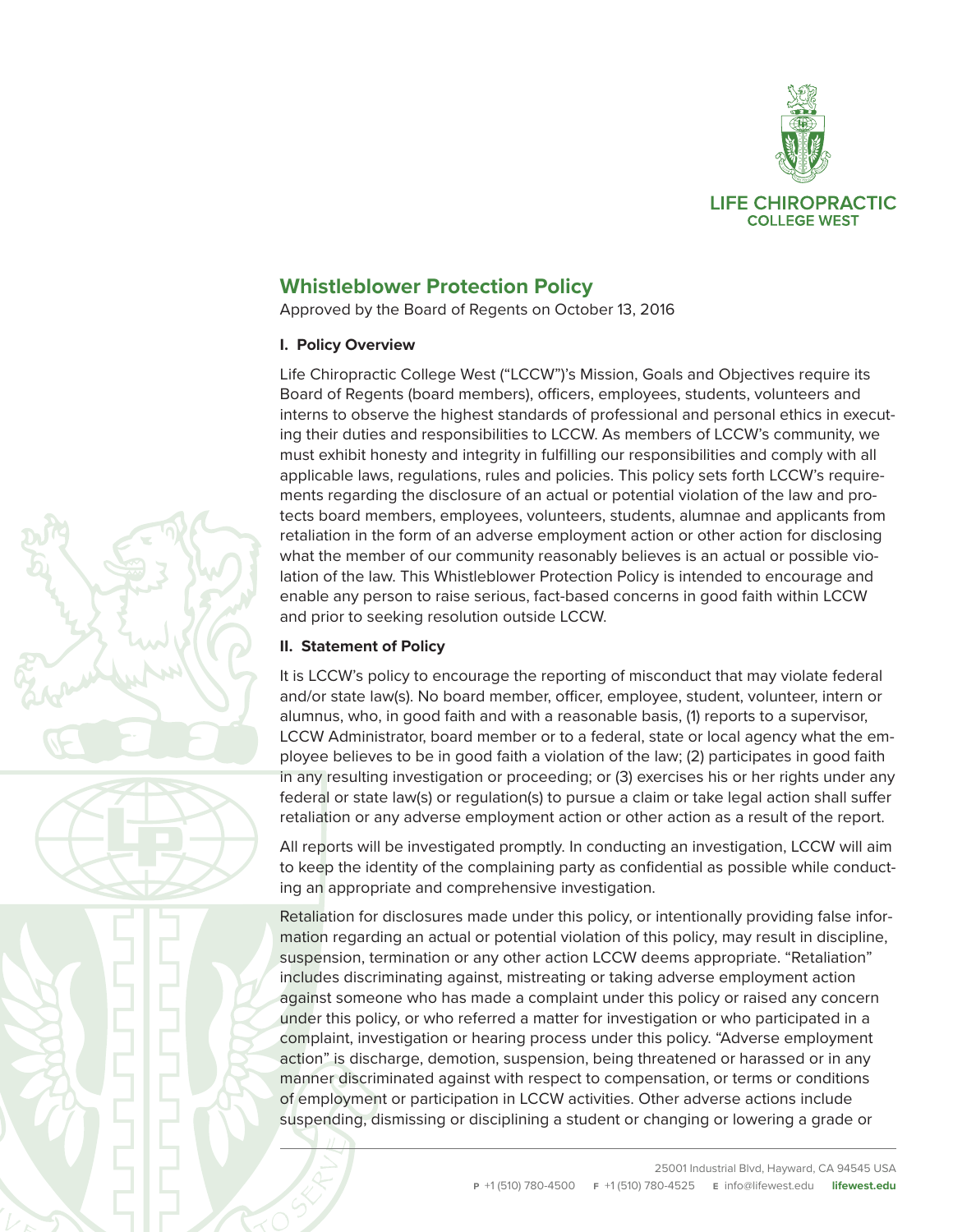evaluation of a student or in any manner negatively impacting the student's academic career and discriminating against or mistreating alumni, volunteers or interns.

This policy is not intended to and does not prohibit an employment action or other action that would have been taken regardless of the disclosure of information or a complaint or concern raised under this policy.

### **III. Reporting Violations**

If a board member, officer, employee, volunteer, student, vendor, alumnus or applicant has a reasonable belief that a member of the LCCW community has engaged in any action that he or she reasonably believes constitutes misconduct that may violate federal and/or state law(s), or constitutes a fraudulent practice, the individual is expected to immediately report such information to the Director of Human Resources either in person or by telephone at (510) 780-4541. For any allegations regarding fraudulent behavior with respect to financial or accounting matters, please contact the Chief Financial Officer either in person in the Executive Offices or by telephone at (510) 780-4543. If the complainant does not feel comfortable reporting the information to the Director of Human Resources or Chief Financial Officer, he or she is expected to report the information to a campus conduct hotline at 510-780-4564.

If a board member, officer, employee, student, volunteer, intern or alumnae provides knowingly false information in relation to a complaint, investigation, hearing or other event under this policy, or intentionally withholds information without an appropriate basis for doing so, he or she will be subject to disciplinary action, up to and including termination or expulsion.

#### **IV. Investigation**

Depending upon the subject matter, the Director of Human Resources, Chief Financial Officer or his/her designee is responsible for investigating and resolving reported complaints and allegations concerning violations and shall advise the President or the Chair of the Board of Regents and the Executive Committee of the investigation results within 21 days of the reported concern or complaint.

# **V. Accounting and Auditing Matters**

The Finance Committee of the Board of Regents shall address all reported concerns or complaints regarding corporate accounting practices, internal controls or auditing. The Finance Committee will be notified within ten business days after receipt of any complaints of fraudulent behavior with respect to financial or accounting matters, and the appropriate administrator will work with the Finance Committee to reach a resolution on the issue.

# **VI. Acting in Good Faith**

Anyone filing a complaint concerning a violation or suspected violation must be acting in good faith and have reasonable grounds for believing the information disclosed indicates a violation. If it is determined that any unsubstantiated allegations were made with ill will, or were stated with knowledge of the allegations falsity, then discipline may result.